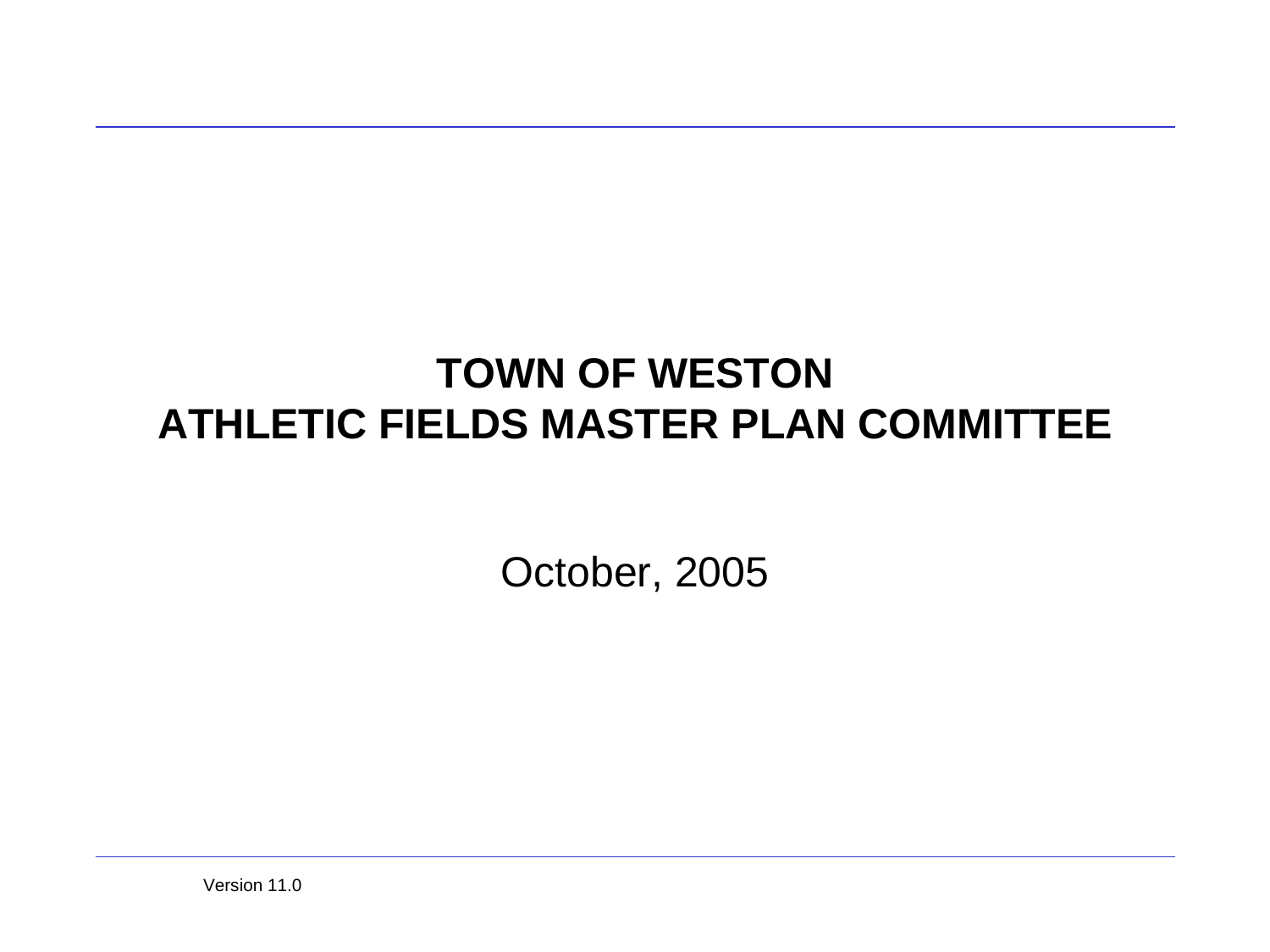To develop a master plan for the Town of Weston for the creation, use and maintenance of fields and facilities to be used for recreational purposes.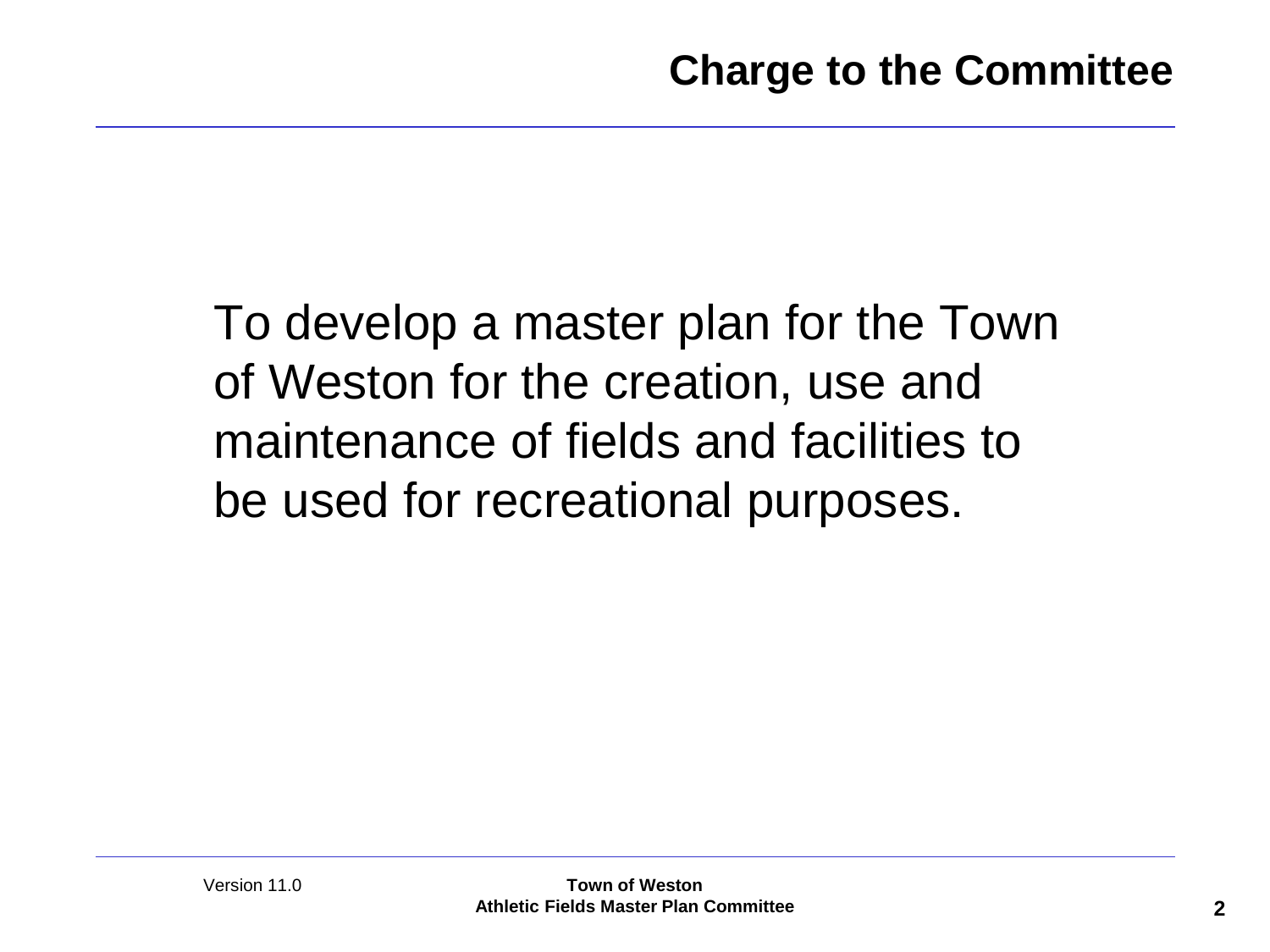# **Background**

- The Athletic Fields Master Plan Committee was formed in the first quarter of 2004 to study the present and future state of recreational fields and facilities in the Town
- The last time recreational infrastructure needs were addressed across the Town was the Wacker study in 1984
- There has been significant change since that time:
	- New Town library, renovated Middle, HS & elementary schools, new Community Center
	- The number of children in the Town has increased significantly since 1974
	- **Participation in recreational sports has more than doubled thanks to Title 9 and Baby Boomers** continuing to play sports well into adulthood
	- The number of sports programs played has increased at least 33% (lacrosse, softball, volleyball and more)
- Meanwhile the Town's recreational infrastructure hasn't kept pace with the changes:
	- Seven to eight frequently used recreational fields were lost due to Town and School construction
	- Fields and facilities are overused, in dire need of repair and are cramped
	- Budget cuts have led to a modest ability to adequately maintain fields and facilities
	- Many fields are scattered over Town; there lacks a sense of community
- A gap exists between the quality of Town facilities and Town recreational assets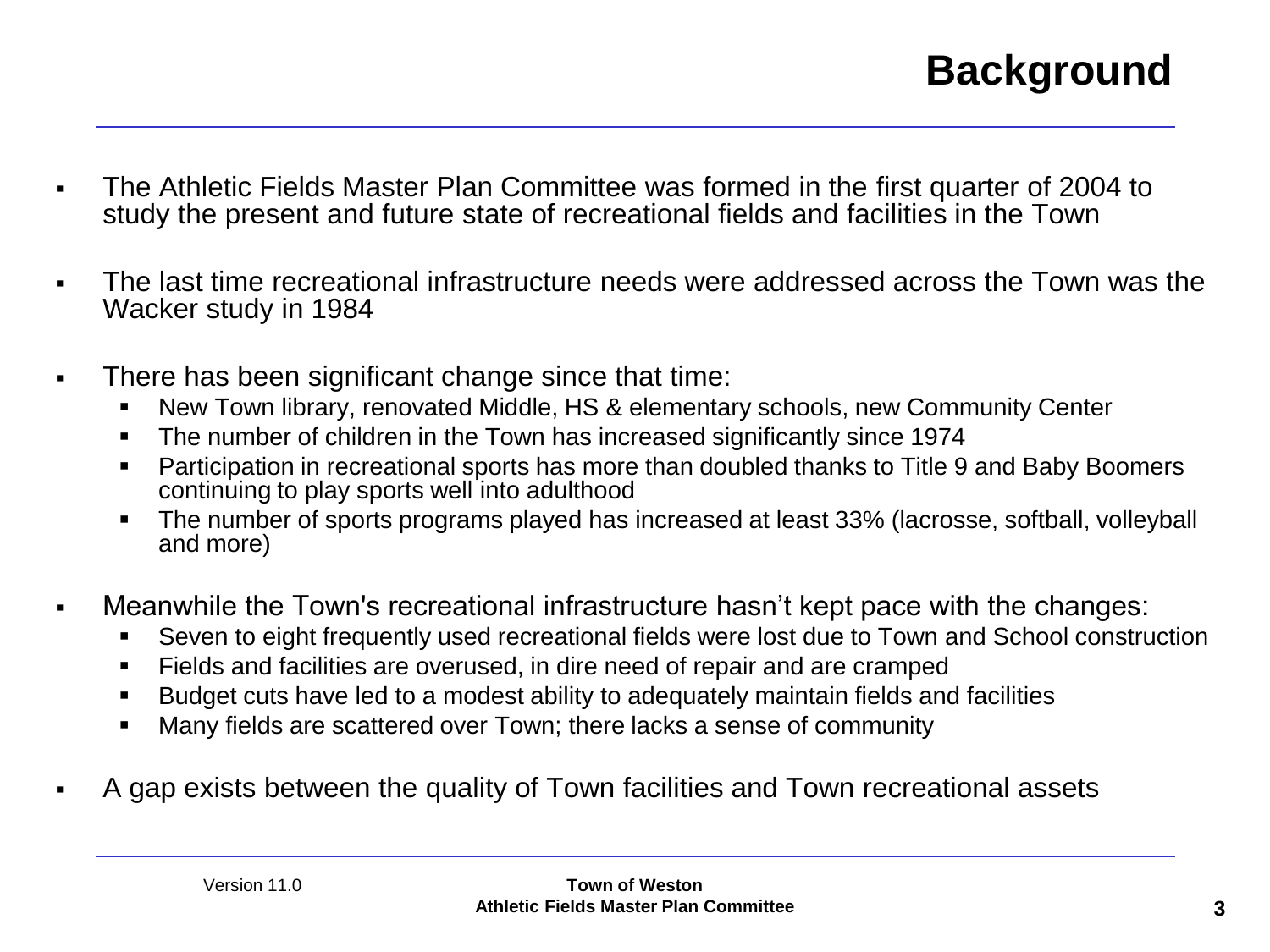- Representatives from the caretakers (School and Town) and users (sports clubs and leagues) participated in the Athletic Fields Master Plan Committee
- Symmes, Maini, McKee Associates, an architectural and engineering firm with experience in sports and recreational facilities planning, was contracted to assist in the evaluation
- The Athletic Fields Master Plan Committee has reached a unanimous recommendation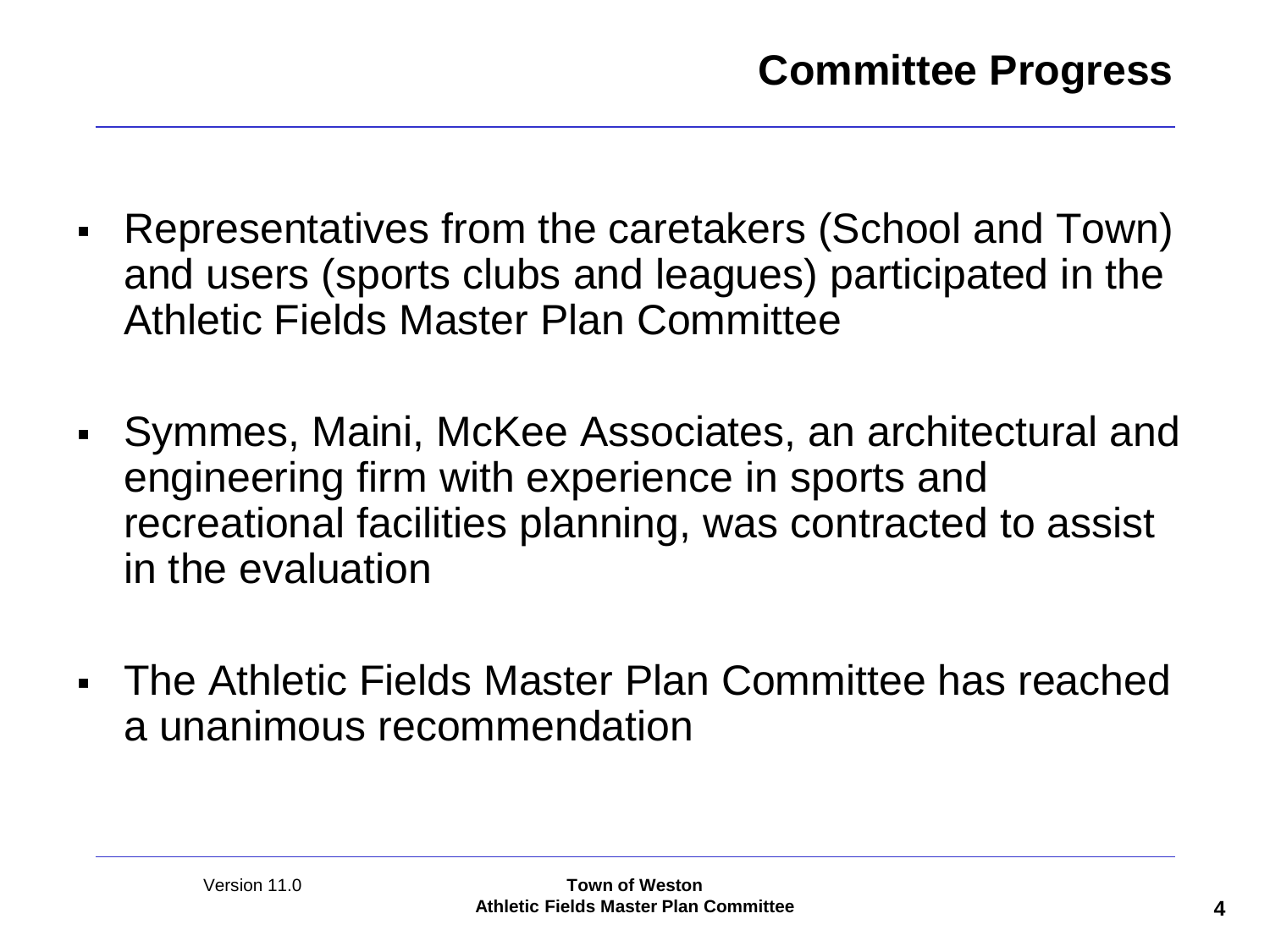## **Master Plan Recommendation – What Is Included?**

- **Phase I** Upgrading and maintaining existing fields
	- ► Design and construction of upgraded fields and facilities
	- ► Maintenance for all fields and facilities for 10 years
	- ► Sharing programs with private partners (Rivers, Meadowbrook, Cambridge School, etc.)
	- ► Consideration adding bathroom facilities where appropriate

# **Phase II** – Recapturing lost field capacity

- ► Repurposing existing Town land for recreation
- ► Acquiring incremental new property in Weston (a last resort only if absolutely necessary based upon supply and demand)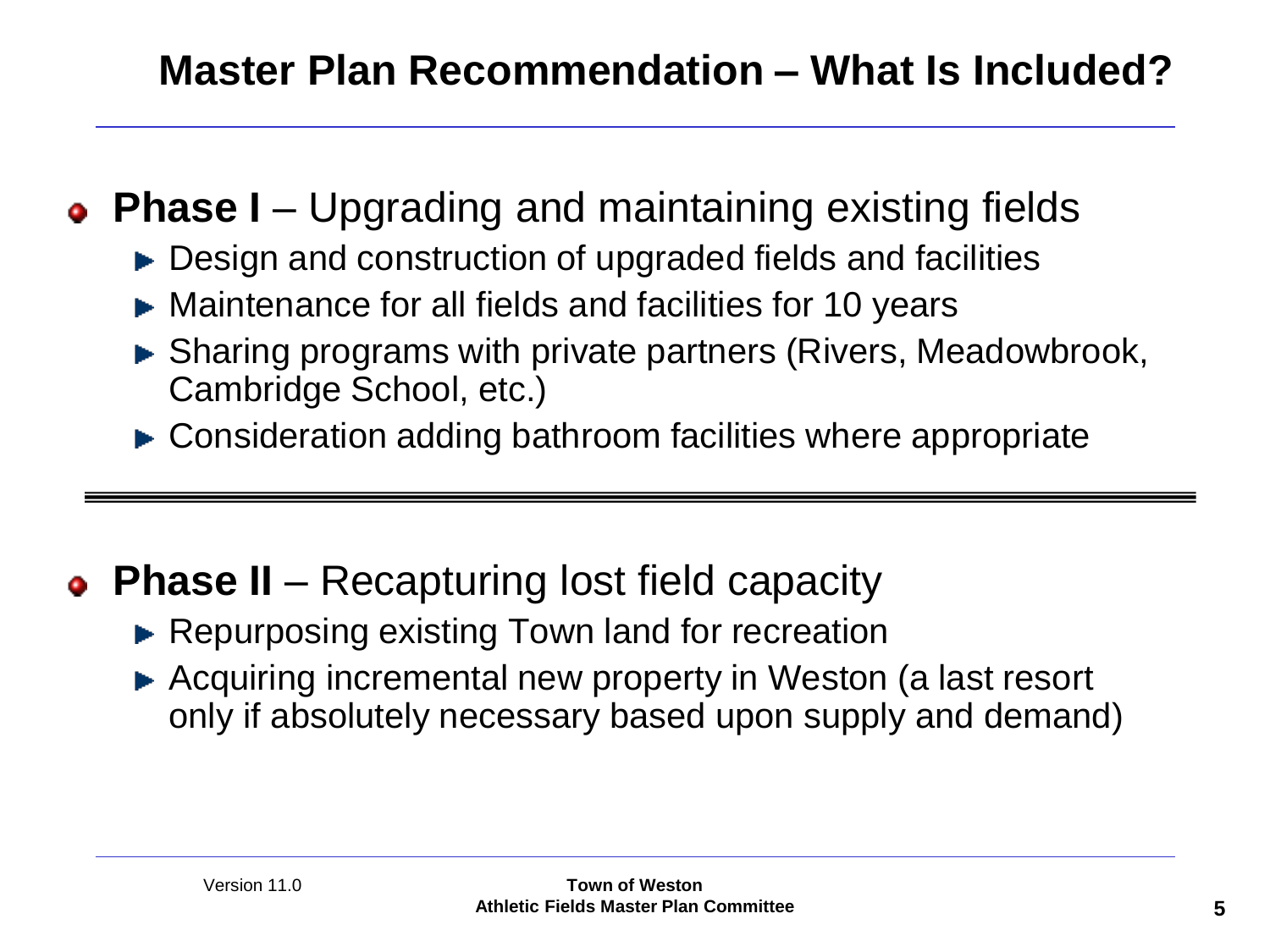# **Anticipated Funding Sources for Master Plan**

### It is anticipated that over 85% of the funds for the Master Plan will come from private gifts and donations

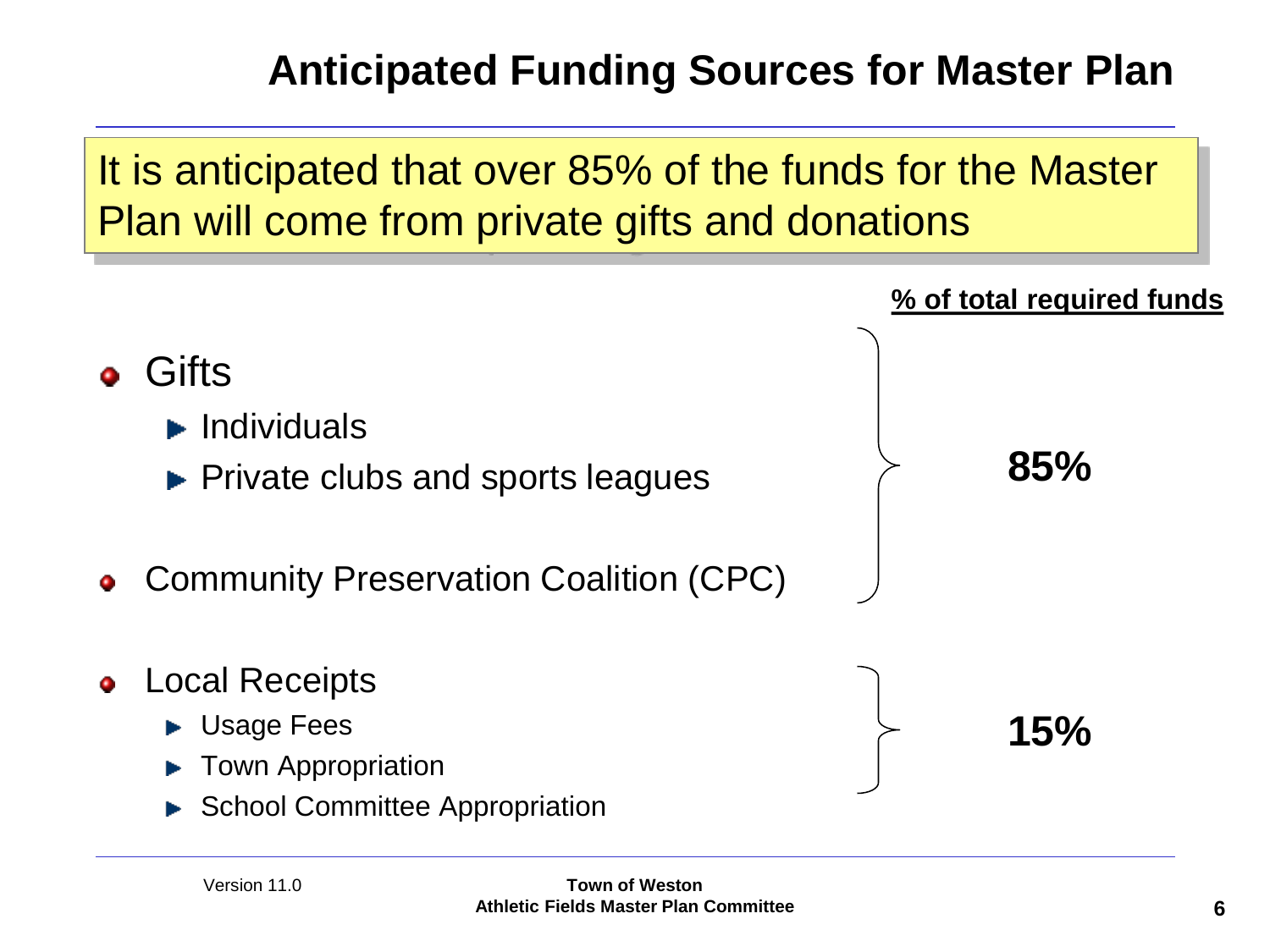- The scope of the Master Plan is 10 years
- There are two types of costs:
	- ▶ One-time capital improvements spread over 3-4 years
	- ▶ On-going maintenance spread over 10 years
- The estimated costs for each Phase are:
	- ► Phase I
		- $\triangleright$  \$5 6 million for one-time capital improvements (over 3-4 yrs)
		- $\triangleright$  \$3 4 million for on-going maintenance (over 10 yrs)
	- **Phase II** 
		- ► TBD capital and maintenance costs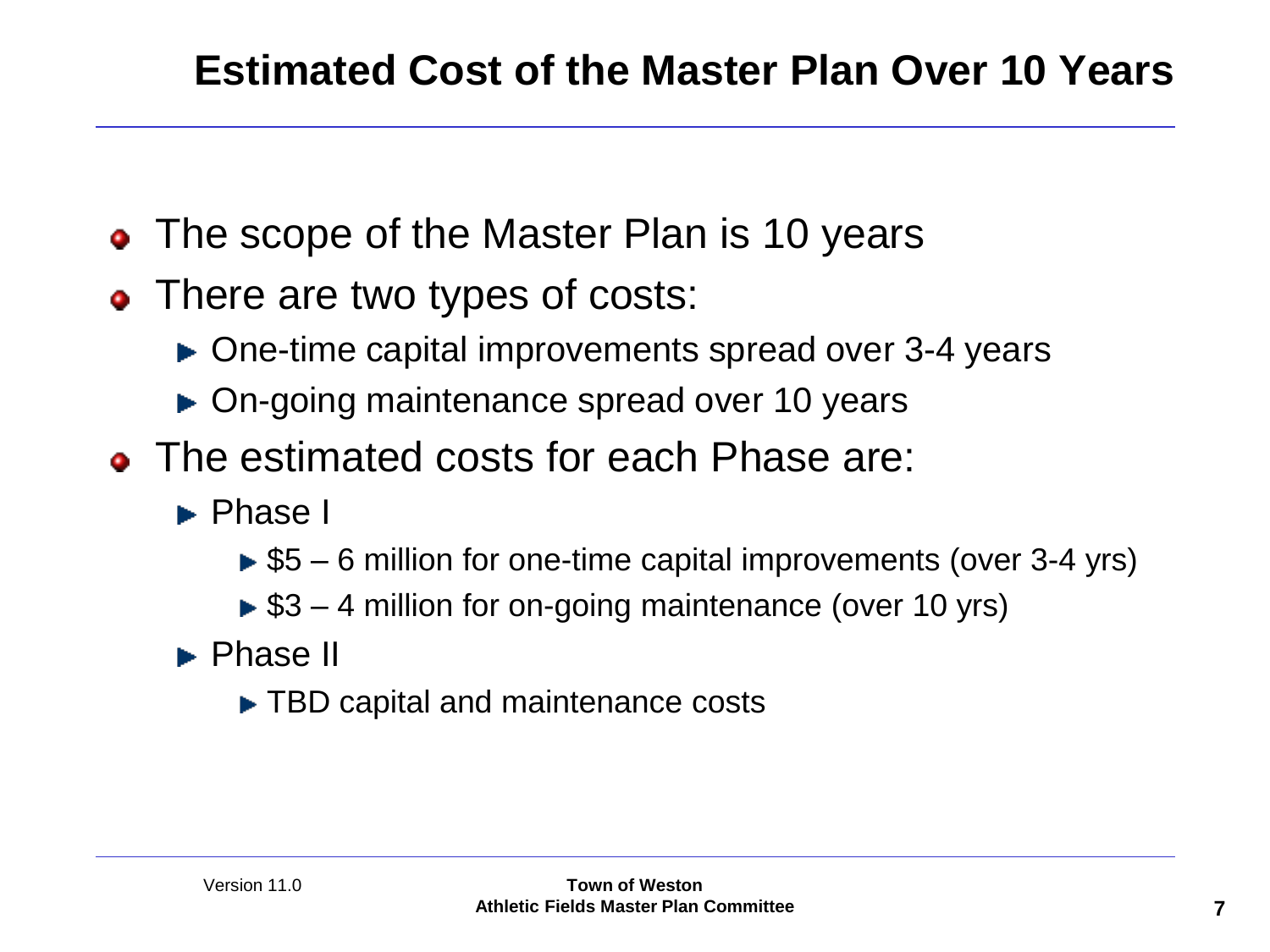## **10 Year Master Plan Summary**

| <b>Phase</b> | <b>Description</b>                                                            | <b>Major Initiatives</b>                                                                                                                                                                                                                                                                                                                                                                                                                                                                                              | <b>Estimated</b><br><b>Timeframe</b> | <b>Estimated</b><br>Cost | <b>Funding</b><br>Source(s)                                                                                     |
|--------------|-------------------------------------------------------------------------------|-----------------------------------------------------------------------------------------------------------------------------------------------------------------------------------------------------------------------------------------------------------------------------------------------------------------------------------------------------------------------------------------------------------------------------------------------------------------------------------------------------------------------|--------------------------------------|--------------------------|-----------------------------------------------------------------------------------------------------------------|
|              | Upgrade and maintain<br>existing fields and<br>facilities<br>3 Stages (A,B,C) | 1) Replace football stadium bleachers<br>and add storage<br>2) Renovate HS gym (replace floor and<br>bleachers)<br>3) Create temporary multi-use<br>regulation softball field<br>4) Add 3 new in-fill turf fields at HS,<br>MS & Alphabet<br>5) Add 3 new and major renovation of<br>7 baseball & softball fields<br>6) Create new grass multi-purpose<br>field at TBD site<br>7) Rebuild 16 tennis courts at College,<br>HS and MS (add 3-4 new)<br>8) Renovate/upgrade 15+ soccer,<br>lacrosse, field hockey fields | June 2006 -<br><b>June 2008</b>      | \$8-9M                   | Private gifts<br>$\bullet$<br><b>CPC</b><br>$\bullet$<br>Existing<br>$\bullet$<br>maintenance<br>appropriations |
| $\mathbf{I}$ | Recapture, repurpose<br>& acquire                                             | Address lost field capacity due to Town<br>and School construction through:<br>Repurpose existing Town land for a<br>multi-purpose recreational site<br>Acquire additional land for future<br>recreational use                                                                                                                                                                                                                                                                                                        | <b>TBD</b>                           | <b>TBD</b>               | Private gifts<br>$\bullet$<br><b>CPC</b><br>$\bullet$                                                           |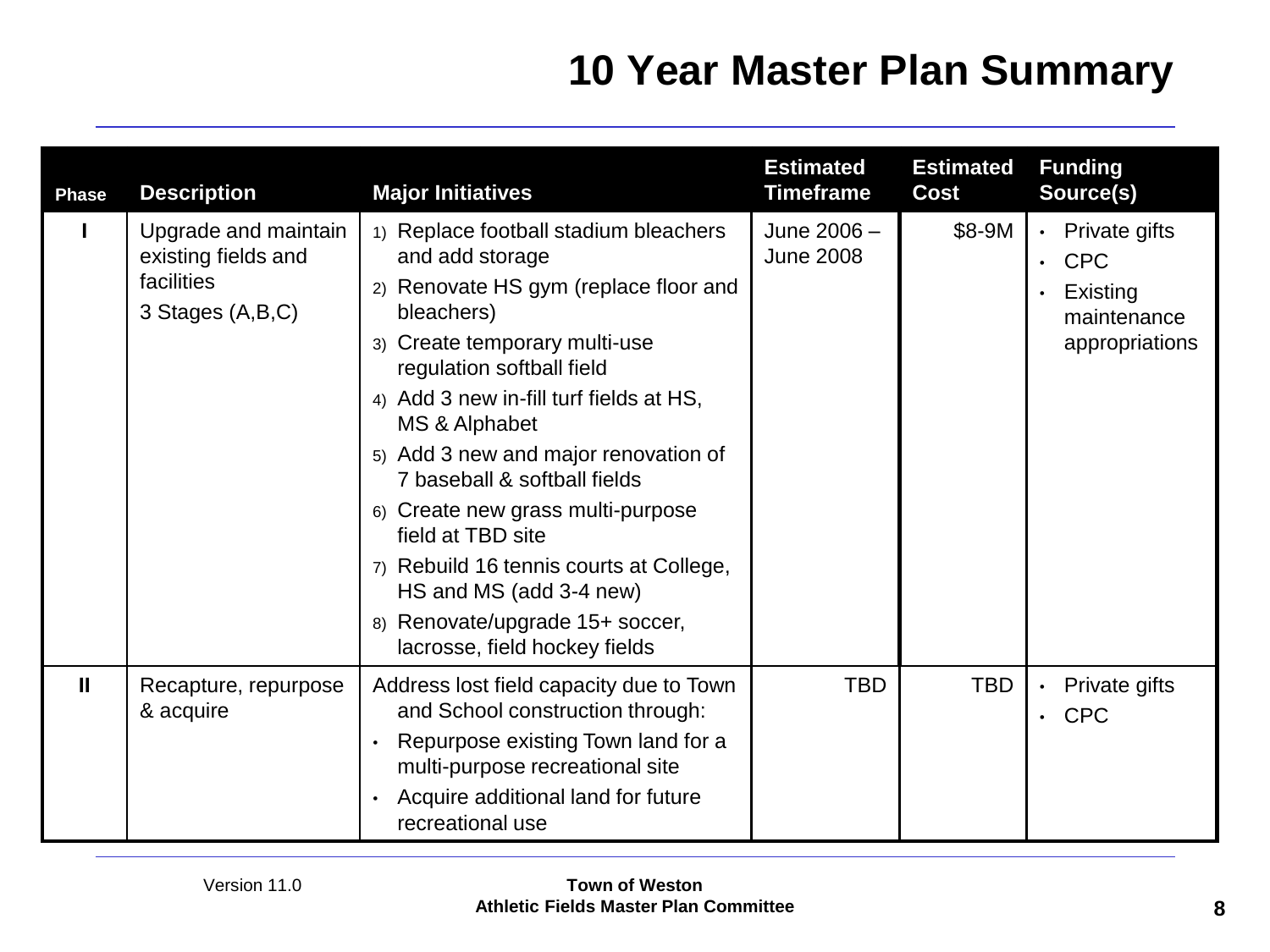#### **Fields Steering Committee Charter** *A 10 Year Plan for Improving Weston Recreational Assets*

- Develop a detailed, prioritized schedule for the creation, ۰ upgrade, maintenance, repurpose, and acquisition of all town and school recreational fields and facilities based on the adopted Master Plan
- Communicate the prioritized Master Plan schedule to the ۰ community, including potential funding sources and special interest groups
- Oversee the implementation of the schedule, including bidding ۰ and construction
- Serve as a single focal point for recreational use and ۰ improvements for Town and School properties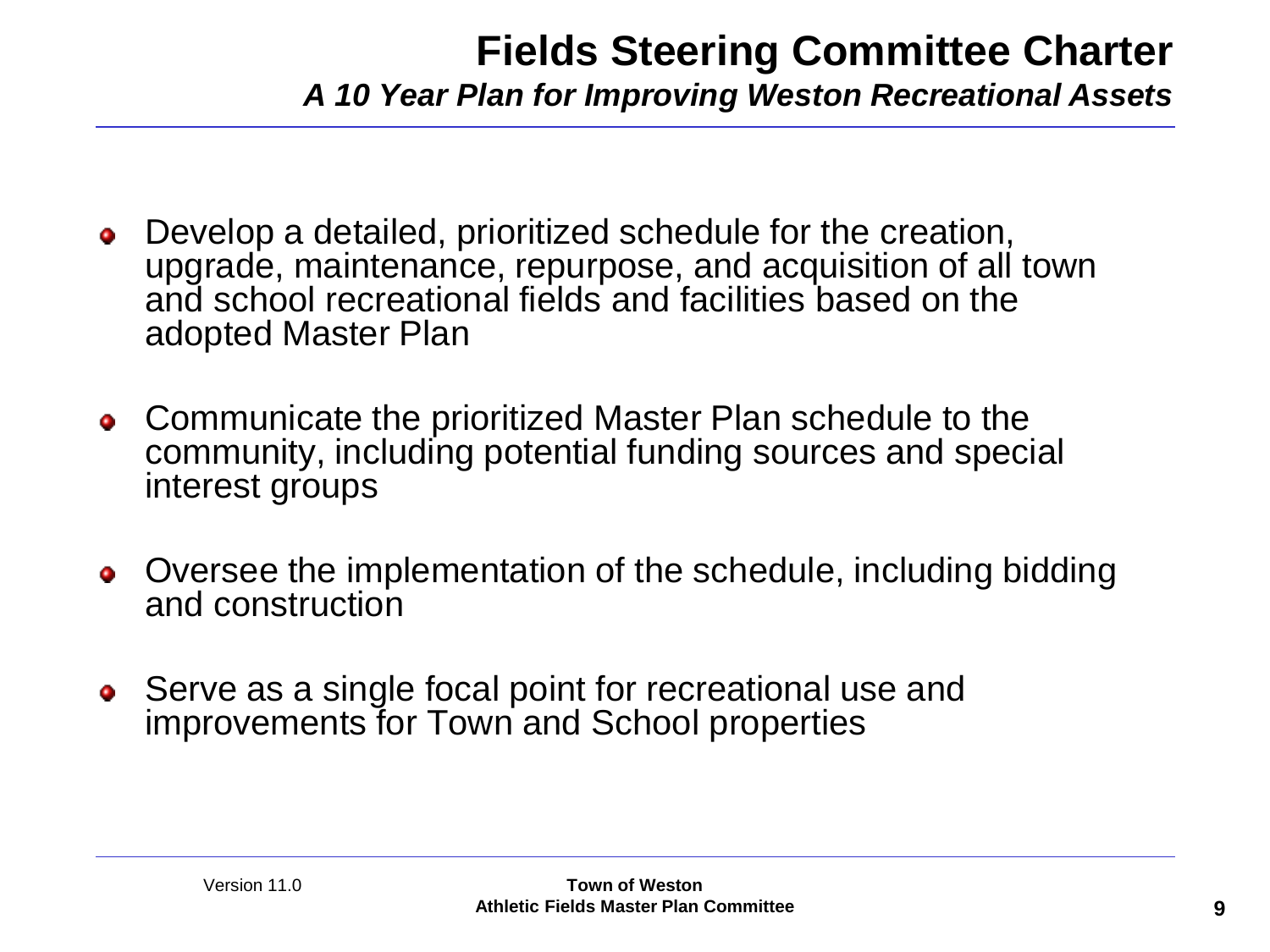- October/November: Town Selectmen and School Committee review, discuss and adopt Master Plan
- Communicate adopted Master Plan to the Weston community
- Selectmen and School Committee jointly form and appoint a Steering Committee to begin the implementation process as funds become available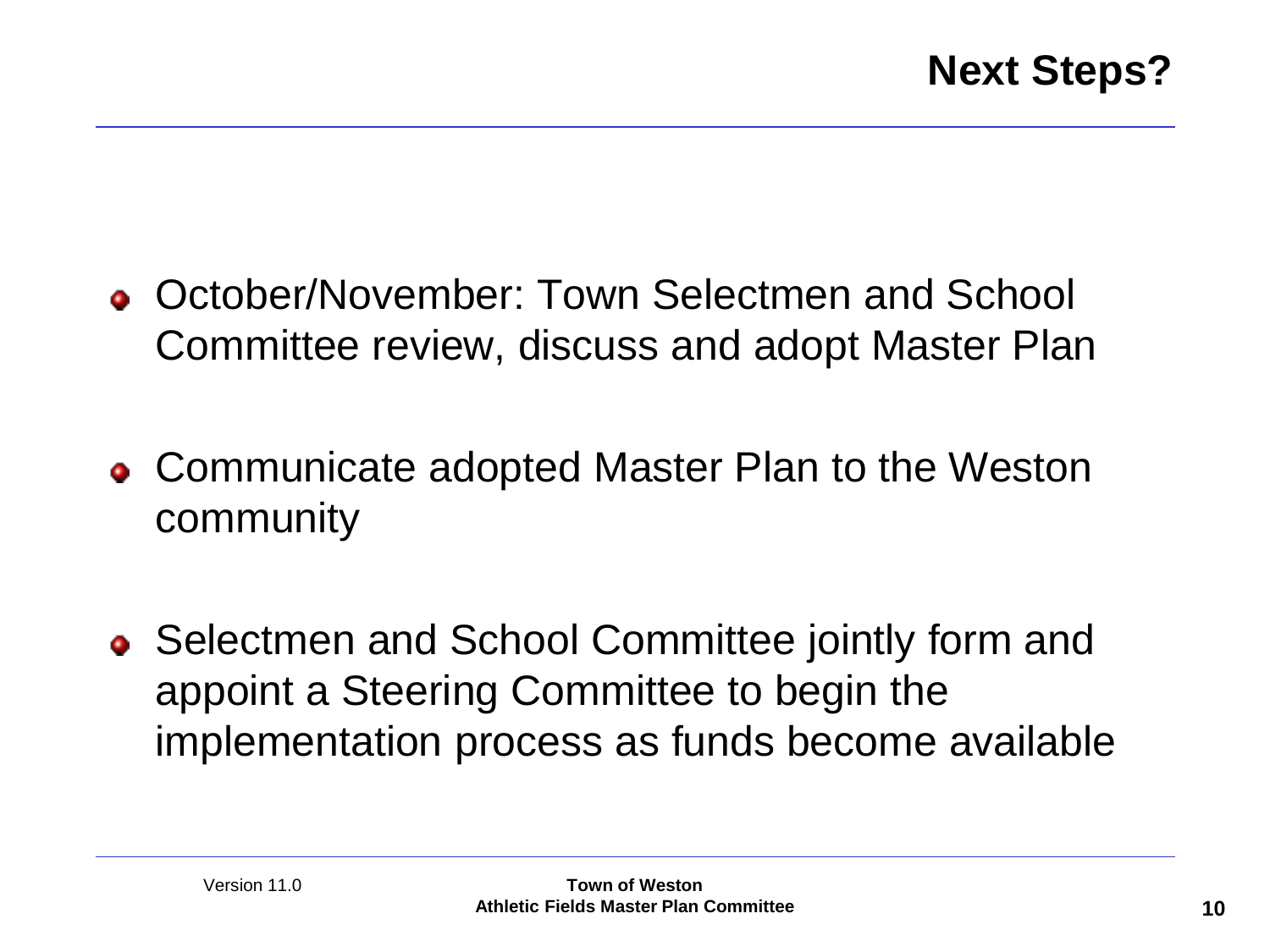**Handout Backup Information**

**For School Board Committee and Weston Board of Selectmen Only**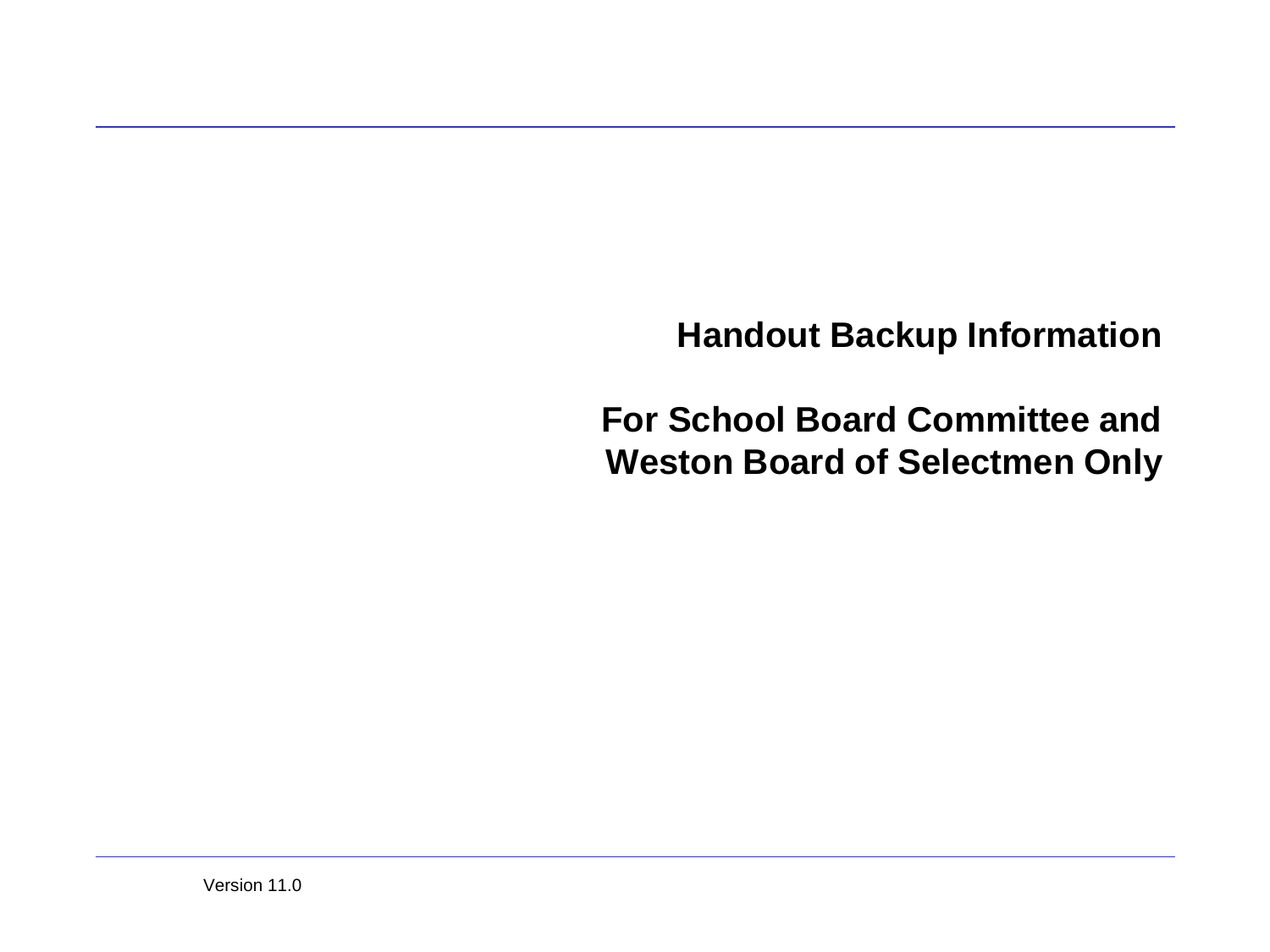| <b>Stage</b> | <b>Projects</b>                                                                                                                                                                                                                                                               | <b>Capital Cost</b> | Maintenance<br>Cost             |
|--------------|-------------------------------------------------------------------------------------------------------------------------------------------------------------------------------------------------------------------------------------------------------------------------------|---------------------|---------------------------------|
| A            | Stadium bleachers, storage, HS gym floor<br>& bleachers, build softball field (HS/MS), 3<br>in-fill turf fields (Alphabet, Bus Barn, HS<br>#10)                                                                                                                               | \$4,250,000         | \$700,000                       |
| B            | Renovation of Campion, Cherrybrook,<br>Bogle, Malone, Burt, Field Sch., Woodland<br>& Country, HS/MS fields (#13, Wildcat,<br>15A, 16), build large practice field (TBD)<br>for overflow, field resting, sharing<br>agreements with Rivers, Meadowbrook,<br>Cambridge & Regis | \$945,000           | \$1,825,000                     |
|              | Renovation of HS/MS fields<br>(#1,2,3,4,7,9,14) & Brook, rebuilding 16<br>tennis courts (MS/HS, College), picnic<br>gazebo, resurface HS, Viles &<br>Cherrybrook outdoor basketball courts                                                                                    | \$630,000           | \$650,000                       |
|              | <b>TOTAL = \$9M</b>                                                                                                                                                                                                                                                           | \$5,825,000         | \$3,175,000<br>(55% of Capital) |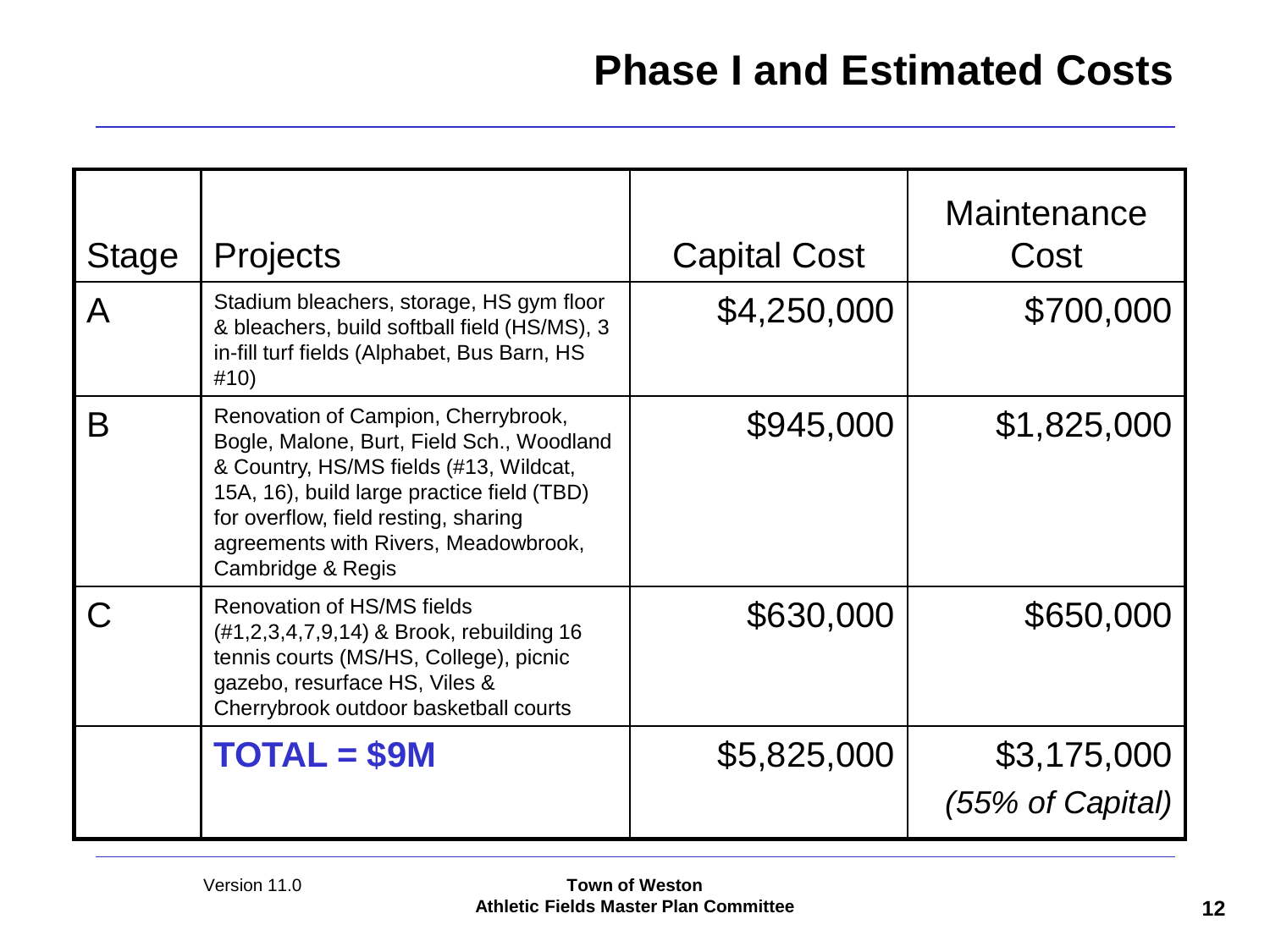### **Phase I Stage A Beneficiaries**

| Field Name or<br>Number       | Improvements                      | <b>Current Use</b>         | School<br>Use | Town<br>Use | Recess | Baseball | Softball | Soccer | Lacrosse | Basketball | Tennis | 고<br>Hockey | Volley<br>应 | Football | Track    |
|-------------------------------|-----------------------------------|----------------------------|---------------|-------------|--------|----------|----------|--------|----------|------------|--------|-------------|-------------|----------|----------|
| HS/MS # 8                     | New Bleachers and Storage         | Football, Soccer,<br>Track | X             |             |        |          |          | Χ      | X        |            |        |             |             | X        | $\times$ |
| HS GYM                        | New Floor & Bleachers             | Basketball                 | X             | X           |        |          |          |        |          | X          |        |             | X           |          |          |
| <b>HS/MS Septic</b>           | New Softball Field and Open Field | Overflow Space             | X             | X           |        |          | X        |        |          |            |        |             |             |          |          |
| HS/MS # 4A<br><b>Bus Barn</b> | New In-fill Turf Field            | Soccer, Lacrosse           | X             | X           |        |          |          | X      | X        |            |        |             |             |          |          |
| <b>HS/MS #10</b>              | New In-fill Turf Field            | Field hockey,<br>Lacrosse  | X             |             |        |          |          |        | X        |            |        | X           |             |          |          |
| Alphabet #23                  | New In-fill Turf Field            | Soccer                     |               | X           |        |          |          | X      |          |            |        |             |             |          |          |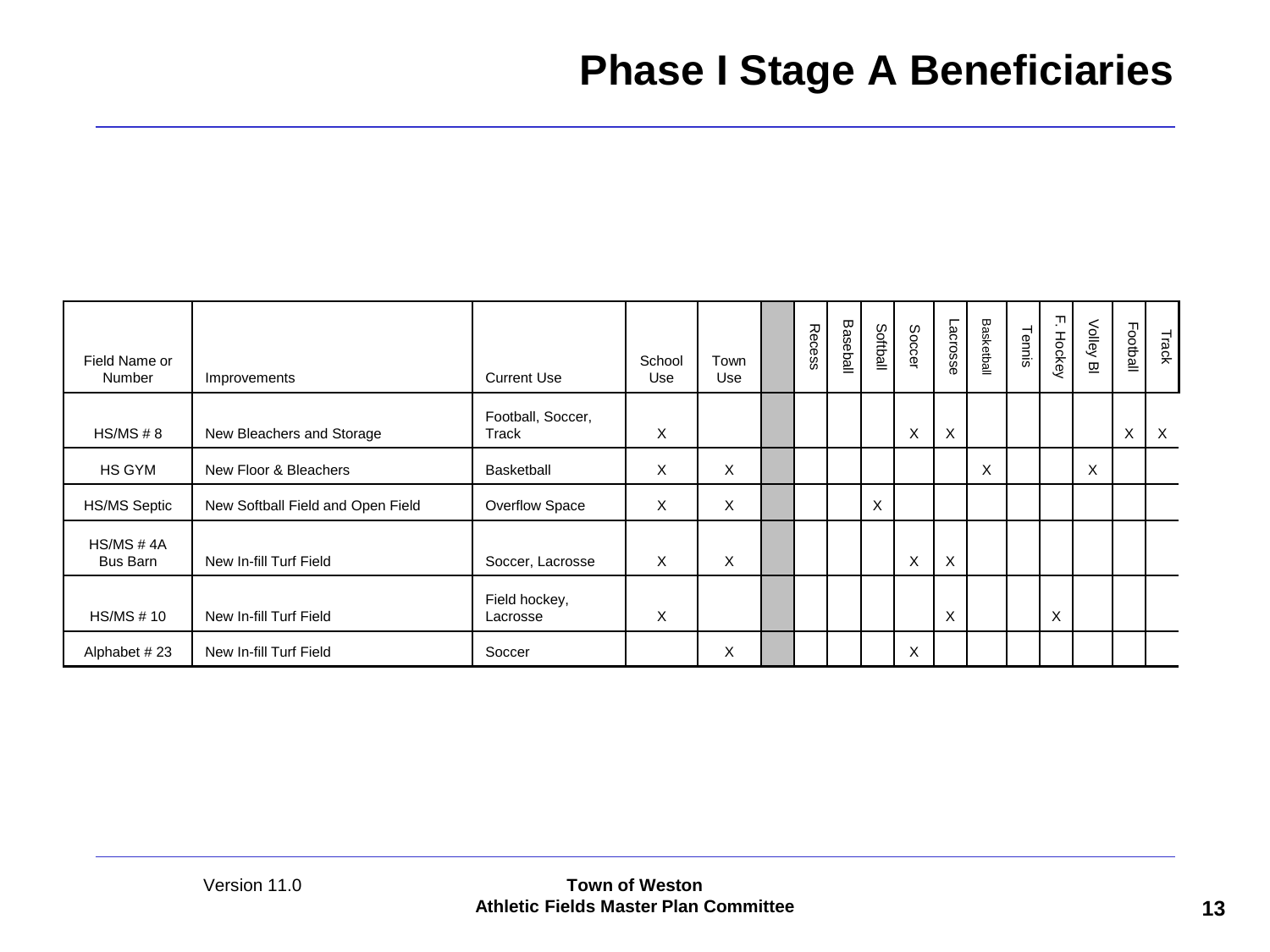### **Phase I Stage B Beneficiaries**

| Field Name or<br>Number     | Improvements                                                                                    | <b>Current Use</b>              | Scho<br>ol Use | Tow<br>n.<br>Use | Recess | Baseball | Softball | Soccer | Lacrosse | Basketball | Tennis | F. Hockey | Volley BI | Football | Track |
|-----------------------------|-------------------------------------------------------------------------------------------------|---------------------------------|----------------|------------------|--------|----------|----------|--------|----------|------------|--------|-----------|-----------|----------|-------|
| <b>HS/MS #13</b>            | Minor Renovation (1) Irrigation<br>system                                                       | Baseball, Field<br>hockey       | X              |                  |        | X        |          |        |          |            |        | X         |           |          |       |
| <b>HS/MS #15</b><br>Wildcat | Resolve Drainage Issues, Minor<br>Renovation(1); upgrade 90' baseball<br>diamond; 11V11 & 2/6V6 | Soccer                          | X              | X                |        | X        |          | X      |          |            |        |           |           |          |       |
| <b>HS/MS #15A</b>           | Resolve Drainage Issues, Minor<br>Renovation(1) Softball Infield<br>Renovations                 | Baseball, Softball              | $\sf X$        | X                |        | X        | X        |        |          |            |        |           |           |          |       |
| HS/MS # 16                  | Resolve Drainage Issues, Minor<br>Renovation(1) Baseball Infield<br>Renovations                 | Baseball                        | X              | X                |        | $\times$ |          |        |          |            |        |           |           |          |       |
| Country #24                 | Medium Renovation (2) Behind<br>Playground, Baseball Use                                        | Recess, PE                      | X              |                  | X      | X        | X        |        |          |            |        |           |           |          |       |
| Woodland<br>Mini # 25       | Medium Renovation (2) (AT?)                                                                     | Soccer,<br>Recess, PE           | $\times$       | X                | X      | $\times$ |          | X      |          |            |        |           |           |          |       |
| Field School #<br>26        | Medium Renovation (2) (AT?)                                                                     | Soccer, Baseball,<br>Recess, PE | X              | X                | X      | X        | $\times$ | X      |          |            |        |           |           |          |       |
| Bogle #30                   | Minor Renovation (1) Refurbish<br>infield, Parking Issues                                       | Baseball                        |                | $\times$         |        | $\times$ |          |        |          |            |        |           |           |          |       |
| Gail Road /<br>Burt # 31    | Minor Renovation (1) Refurbish<br>infield,                                                      | Baseball                        |                | $\times$         |        | $\times$ |          |        |          |            |        |           |           |          |       |
| Drabbington /<br>Malone #32 | Minor Renovation (1) Refurbish<br>infield, Parking, Raise Grade 5'                              | Baseball                        |                | X                |        | X        |          |        |          |            |        |           |           |          |       |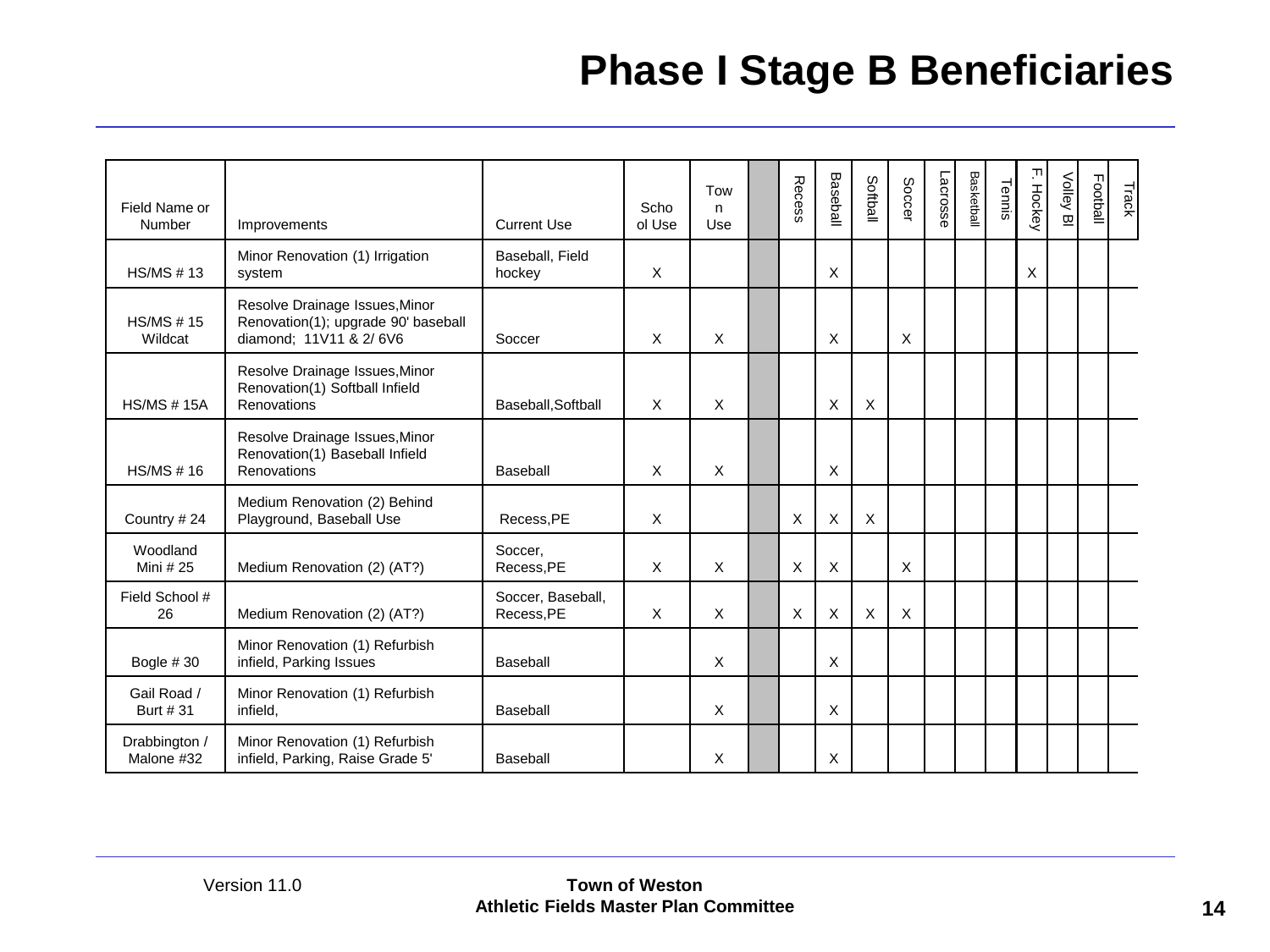# **Phase I Stage B Beneficiaries (cont.)**

| Field Name or<br>Number  | Improvements                                                                        | <b>Current Use</b>              | School<br>Use | Town<br>Use | Recess | <b>Baseball</b> | <b>Softball</b> | <b>Soccer</b> | Lacrosse | Basketball | Tennis | 고<br>-. Hockey | Volley<br>의 | Football | Track |
|--------------------------|-------------------------------------------------------------------------------------|---------------------------------|---------------|-------------|--------|-----------------|-----------------|---------------|----------|------------|--------|----------------|-------------|----------|-------|
| Brook / Viles #<br>33    | Minor Renovation (1) Resurface<br>Basketball court, parking Issues                  | Open, Basketball                |               | $\times$    |        |                 |                 |               |          | X          |        |                |             |          |       |
| Cherrybrook #<br>35      | Minor Renovation (1) Refurbish infield                                              | Baseball                        |               | X           |        | X               |                 |               |          | X          |        |                |             |          |       |
| College /<br>Campion #37 | Resolve Drainage Issues, Minor<br>Renovation(1) 2- Baseball Infield<br>Renovations: | Soccer, Baseball,<br>Recess, PE |               | X           | X      | X               |                 | X             |          |            | X      |                |             |          |       |
| Large Practice<br>Area   | New flat area with parking as overflow<br>and rest field area, 4-5 acres            | Soccer, Baseball                |               | X           |        | X               |                 | X             |          |            |        |                |             |          |       |
| <b>Rivers School</b>     | Create long term written agreement                                                  | Baseball fields                 |               | X           |        | X               |                 |               |          |            |        |                |             |          |       |
| Meadowbrook<br>School    | Create long term written agreement                                                  | Baseball field                  |               | X           |        | X               |                 |               |          |            |        |                |             |          |       |
| Cambridge<br>School      | Create long term written agreement                                                  | Baseball fields,<br>Soccer      |               | X           |        | X               |                 | X             |          |            |        |                |             |          |       |
| Regis College            | Create long term written agreement                                                  | Softball field                  |               | X           |        |                 | X               |               |          |            |        |                |             |          |       |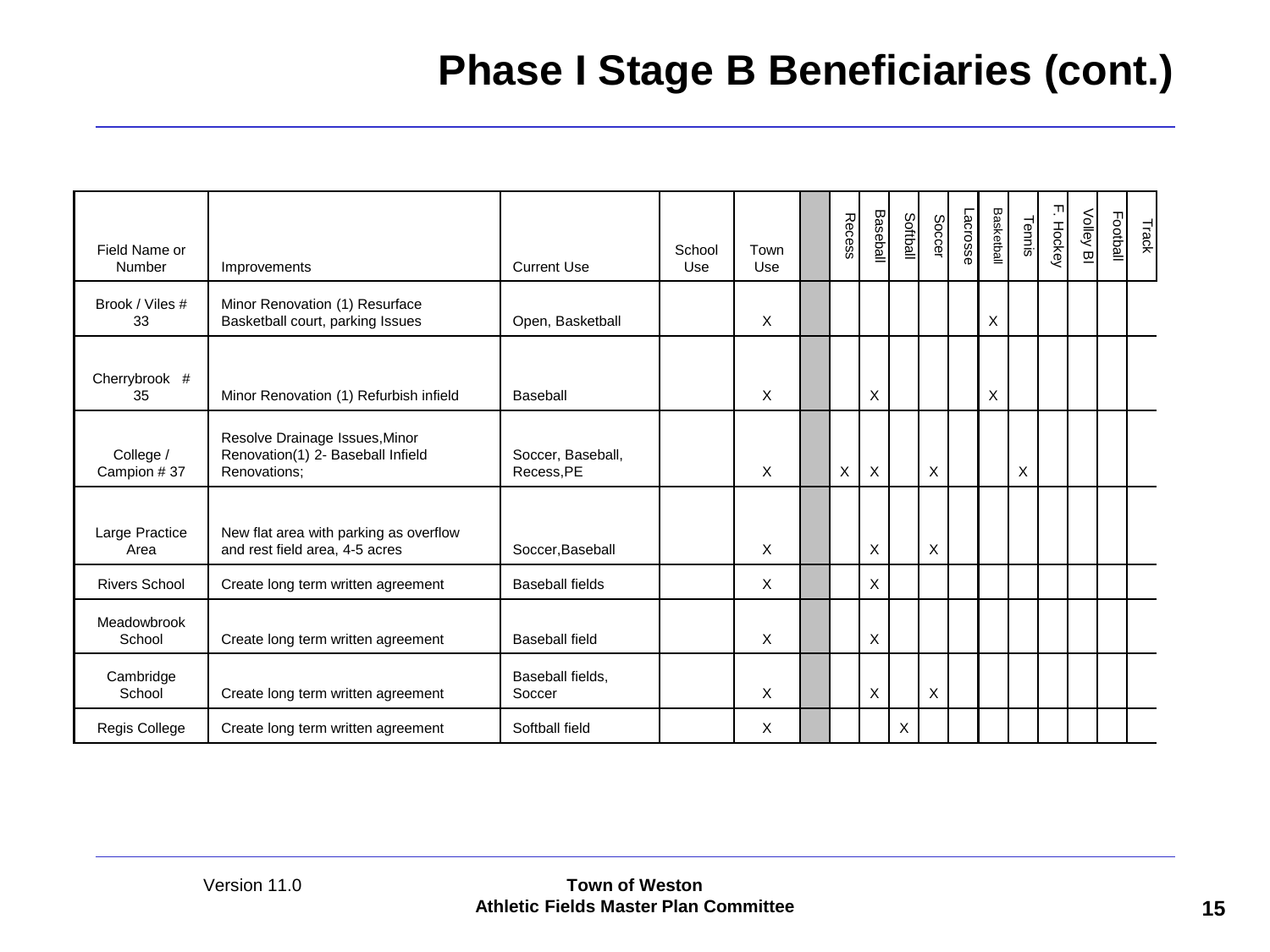### **Phase I Stage C Beneficiaries**

| Field Name or<br>Number         | Improvements                                                            | <b>Current Use</b>                | School<br>Use | Town<br>Use | Recess | Basebal | <b>Softball</b> | <b>Soccer</b> | Lacrosse | Basketball | Tennis | F. Hockey | Volley Bl | Football | Track |
|---------------------------------|-------------------------------------------------------------------------|-----------------------------------|---------------|-------------|--------|---------|-----------------|---------------|----------|------------|--------|-----------|-----------|----------|-------|
| MS# 5 Tennis<br>Courts          | Resurface or Complete Renovation;<br>add 5th court                      | <b>MS</b> Tennis some<br>overflow | X             |             |        |         |                 |               |          |            | X      |           |           |          |       |
| HS#11 Tennis<br>Courts          | Major cracks starting, Light Issues                                     | HS, Regis, Town                   | X             | X           |        |         |                 |               |          |            | X      |           |           |          |       |
| HS # 12<br>Basketball           | Complete renovation                                                     | Town, School                      | X             | X           |        |         |                 |               |          | X          |        |           |           |          |       |
| Cherrybrook<br>basketball court | Completely renovate                                                     | Open, Basketball                  |               | X           |        |         |                 |               |          | X          |        |           |           |          |       |
| Brook / Viles #<br>33           | Minor Renovation (1) Resurface<br>Basketball court, parking Issues      | Open, Basketball                  |               | X           |        |         |                 |               |          | X          |        |           |           |          |       |
| <b>Brook School</b><br>#21A     | Relocate Tennis Courts to College,<br>replace with more parking, gazebo | Tennis                            |               | X           |        |         |                 | X             |          |            | X      |           |           |          |       |
| HS/MS # 1                       | Minor Renovation (1)                                                    | Soccer, Lacrosse                  | X             | X           |        |         |                 | X             | $\times$ |            |        |           |           |          |       |
| HS/MS # 2                       | Minor Renovation (1)                                                    | Soccer, Lacrosse                  | X             | X           |        |         |                 | X             | $\times$ |            |        |           |           |          |       |
| HS/MS # 3                       | Minor Renovation (1) Irrigation system                                  | Field hockey,<br>Lacrosse         | X             | X           |        |         |                 |               | X        |            |        | X         |           |          |       |
| HS/MS # 4                       | Minor Renovation (1) Refurbish infield                                  | Field hockey,<br>Lacrosse         | X             | X           |        |         |                 |               | X        |            |        | X         |           |          |       |
| HS/MS # 7                       | Resolve Drainage Issues, Minor<br>Renovation(1)(AT?)                    | Football, Soccer,<br>Lacrosse     | X             |             |        |         |                 | X             | X        |            |        |           |           | X        |       |
| HS/MS # 9                       | Medium Renovation (2) (AT?)                                             | Football                          | X             |             |        |         |                 |               |          |            |        |           |           | X        |       |
| <b>HS/MS #14</b>                | Resolve Drainage Issues, Minor<br>Renovation(1)(AT?)                    | Soccer, Lacrosse                  | X             | X           |        |         |                 | X             | $\times$ |            |        |           |           |          |       |
| <b>Brook School</b><br>#21      | Resolve Drainage Issues, Minor<br>Renovation(1) 11V11, Parking Issues   | Soccer                            | X             | X           |        |         |                 | X             |          |            |        |           |           |          |       |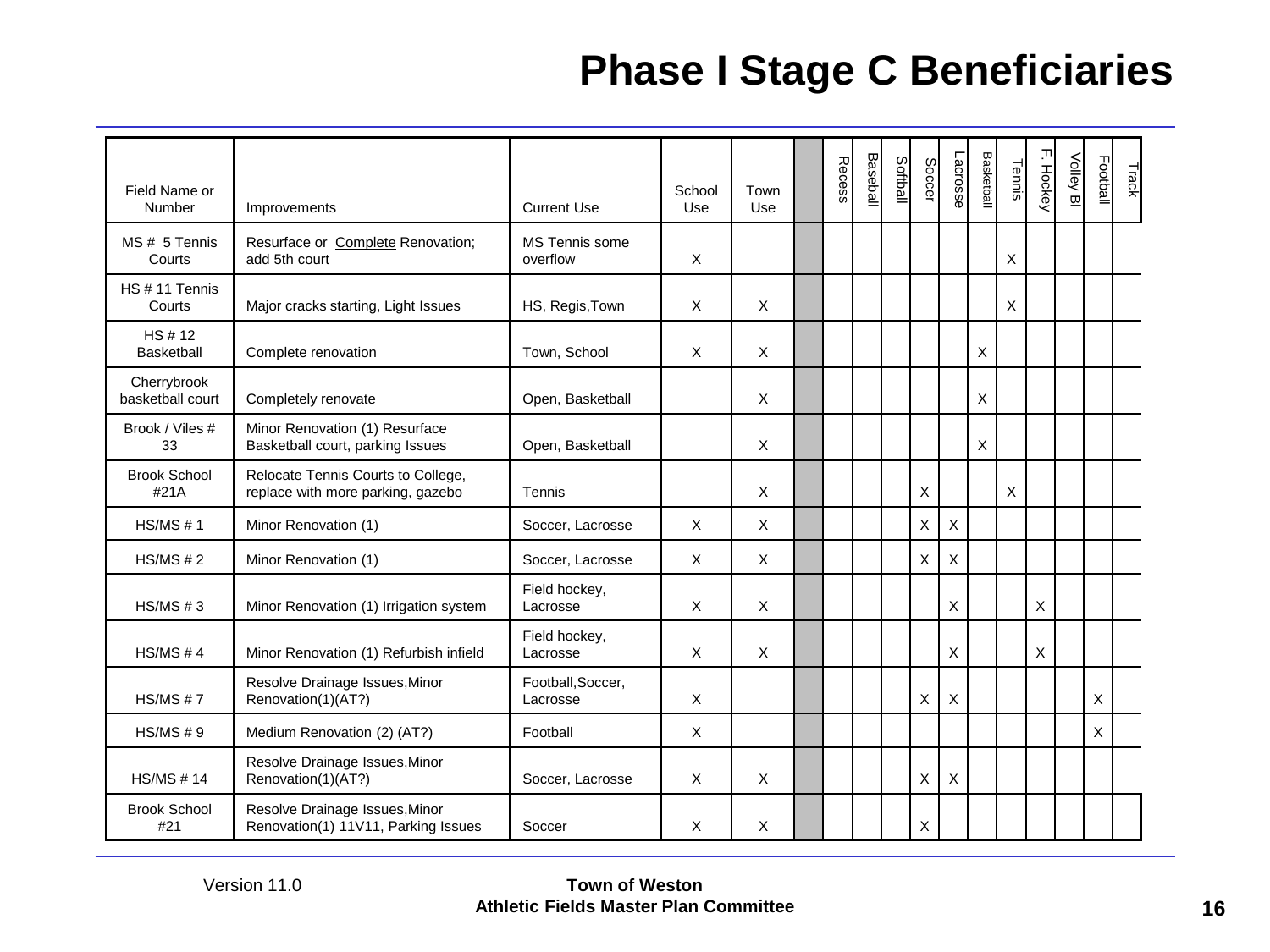# **Stage A Estimated Costs and Funding Sources**

| Project                                                                 | <b>Capital Cost</b> | Maintenance<br>Cost | <b>Capital Funding</b>                      | Maintenance<br>Funding* |
|-------------------------------------------------------------------------|---------------------|---------------------|---------------------------------------------|-------------------------|
| Football stadium bleachers and<br>storage                               | \$400,000           | Incl.               | <b>Gifts</b>                                | <b>Gifts</b>            |
| <b>High School Basketball Court</b><br>replacement & bleachers          | \$300,000           | \$100,000           | <b>Gifts</b>                                | Gifts                   |
| New Softball/Multi-use Field<br>between MS and HS                       | \$750,000           | \$100,000           | <b>CPC</b>                                  | <b>Gifts</b>            |
| New In-fill Turf Fields at HS Field<br>#10, Bus Barn and Alphabet Field | \$2,800,000         | \$500,000           | Gifts,<br><b>CPC</b> (Alphabet<br>drainage) | <b>Gifts</b>            |
| $TOTAL = $4,950,000$                                                    | \$4,250,000         | \$700,000           |                                             |                         |

\*Assumes utilizing existing maintenance budgets of Town and Schools allocated to field maintenance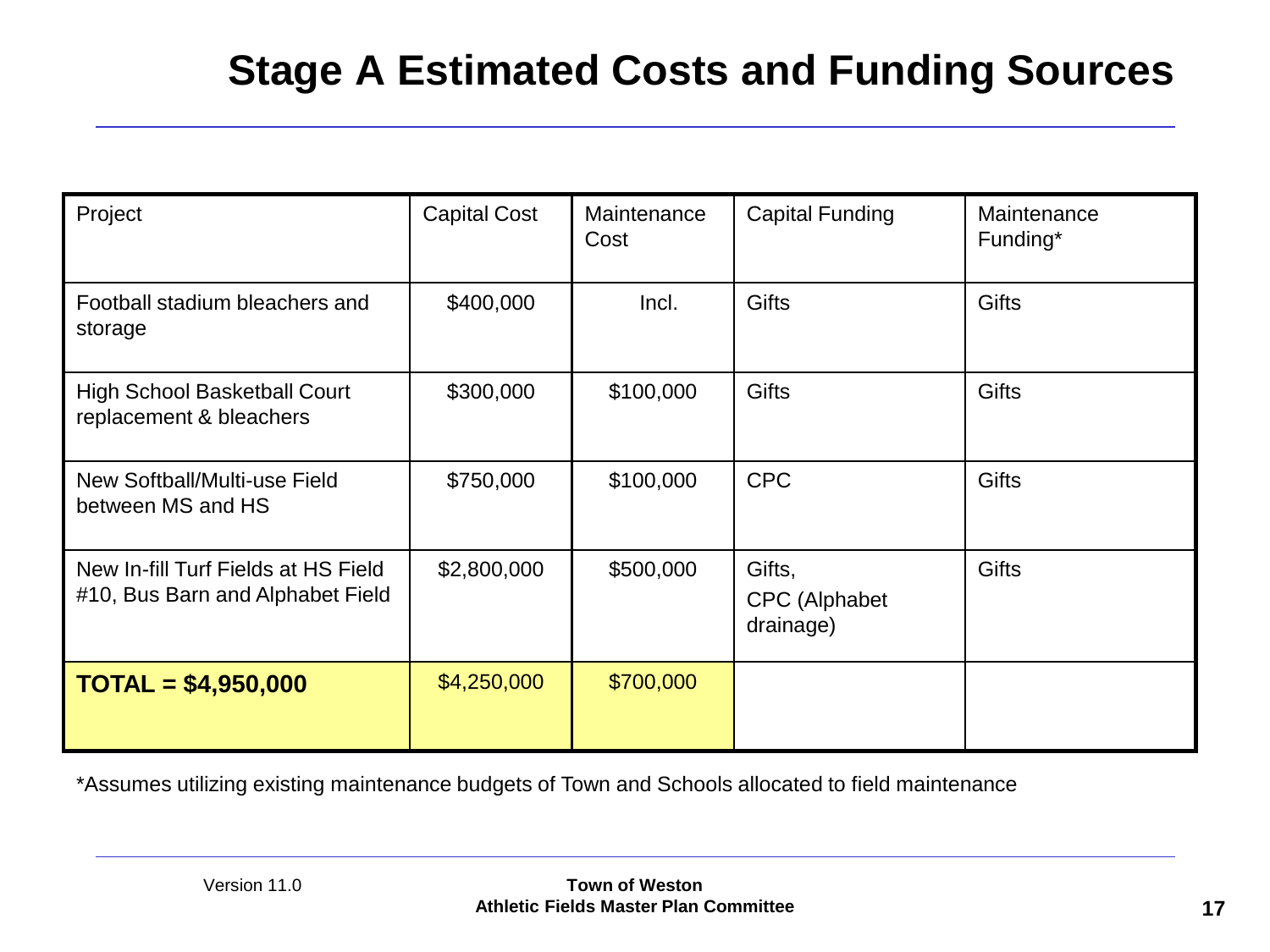# **Stage B Estimated Costs and Funding Sources**

| Project                                 | <b>Capital Cost</b> | <b>Maintenance Cost</b> | <b>Capital Funding</b> | Maintenance Funding* |
|-----------------------------------------|---------------------|-------------------------|------------------------|----------------------|
| College/Campion #37 (fields)            | \$150,000           | \$220,000               | Gifts, CPC             | Gifts, Town          |
| Cherrybrook #35 (fields)                | \$10,000            | \$35,000                | Gifts                  | Gifts, Town          |
| Drabbington/Malone #32                  | \$10,000            | \$20,000                | Gifts                  | Gifts, Town          |
| Gail Road/Burt #31                      | \$15,000            | \$30,000                | Gifts                  | Gifts, Town          |
| Bogle #30                               | \$15,000            | \$30,000                | Gifts                  | Gifts, Town          |
| Field School #26                        | \$20,000            | \$40,000                | Gifts                  | Gifts, School, Town  |
| Woodland Mini #25                       | \$15,000            | \$30,000                | Gifts                  | Gifts, School, Town  |
| Country #24                             | \$10,000            | \$20,000                | Gifts                  | Gifts, School, Town  |
| <b>HS/MS #16</b>                        | \$120,000           | \$240,000               | Gifts                  | Gifts, Town, School  |
| <b>HS/MS #15A</b>                       | \$120,000           | \$240,000               | Gifts, CPC             | Gifts, Town, School  |
| HS/MS Wildcat #15                       | \$110,000           | \$220,000               | Gifts                  | Gifts, Town, School  |
| <b>HS/MS #13</b>                        | \$50,000            | \$100,000               | Gifts, CPC             | Gifts, Town, School  |
| Large Flat Practice Overflow Area (TBD) | \$300,000           | \$600,000               | Gifts, Town, CPC       | Gifts, Town          |
| <b>Rivers School</b>                    | N/A                 | N/A (Trade)             | N/A                    | N/A (Trade)          |
| Meadowbrook School                      | N/A                 | N/A (Trade)             | N/A                    | N/A (Trade)          |
| Cambridge School                        | N/A                 | N/A (Trade)             | N/A                    | N/A (Trade)          |
| Regis College                           | N/A                 | N/A (Trade)             | N/A                    | N/A (Trade)          |
| $TOTAL = $2,925,000$                    | \$945,000           | \$1,825,000             |                        |                      |

\*Assumes utilizing existing maintenance budgets of Town and Schools allocated to field maintenance